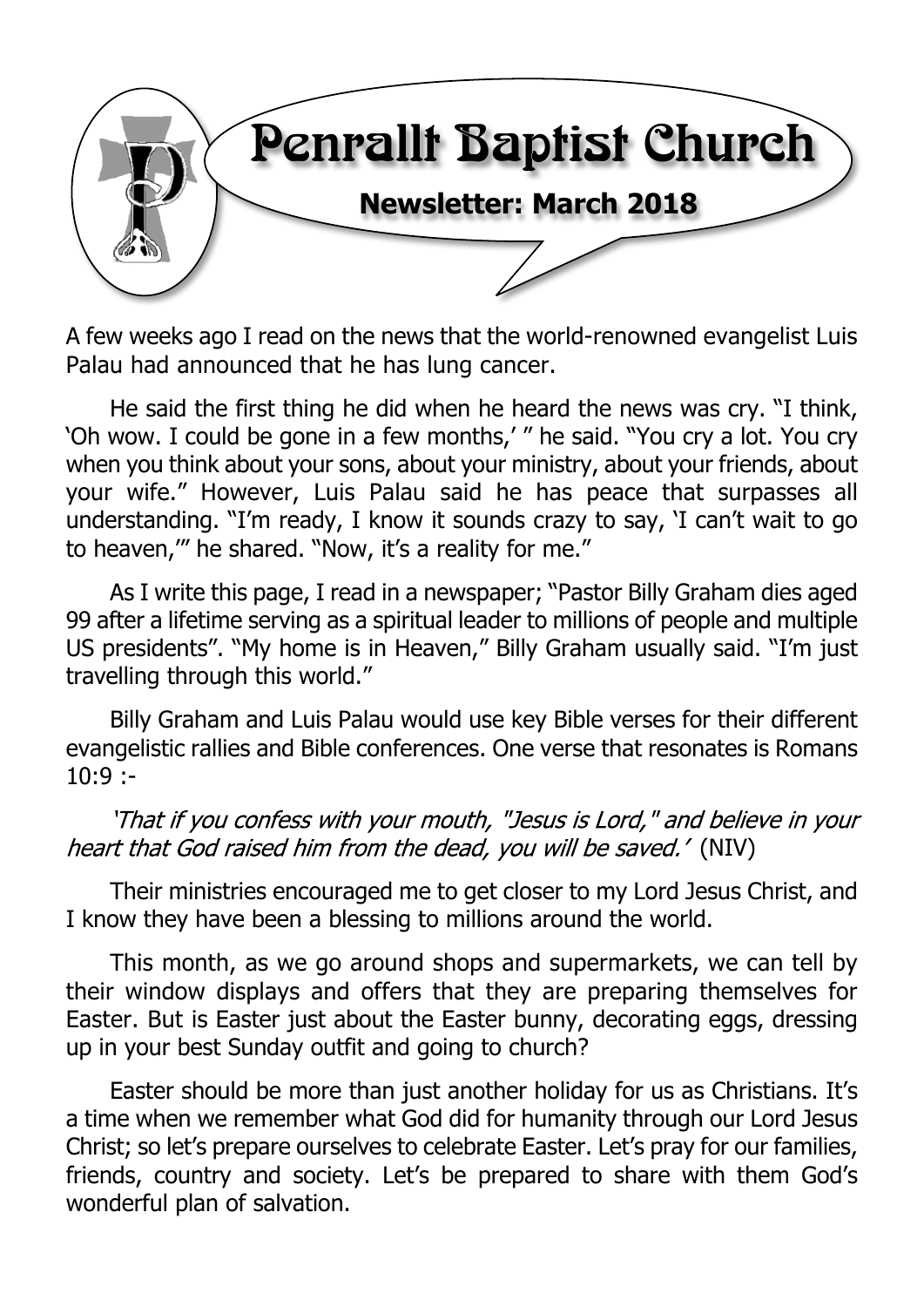In Ephesians 1:3-11 the Apostle Paul set forth God's great plan of salvation. Paul outlined the plan of salvation that began in the mind of God (the Father) even before the creation of the world. The plan was to send His Son, Jesus, to purchase our salvation by his life, death, burial, and resurrection. And then to send the Holy Spirit to teach us who Jesus really is, and to give us help and strength in our fight against sin.

How does God's plan work?

Paul explains in Ephesians 1:13 "And when you heard the word of truth (the gospel of your salvation)-when you believed in Christ-you were marked with the seal of the promised Holy Spirit,"

People need to hear that Jesus was crucified, nailing all our sins to the cross, covering them with his precious blood. If we believe in him, and accept his free gift of salvation, then we will have hope that is found in the promises that God has given us in His Word (The Bible). And like Billy Graham and Luis Palau, no matter what trials, temptations or pain we may suffer, we can receive mercy, love, peace and hope from God.

Christianity is about what God has done (His wonderful plan of salvation in Jesus). Religion is about what you can do to try to earn salvation (by doing good deeds, performing certain liturgy or rituals, not doing evil, etc...). Christianity says that all we need to do is believe in Jesus Christ for He can change everything. On one occasion Luis Palau said, 'One encounter with Jesus Christ is enough to change you, instantly, forever.'

Have you received Jesus as your Lord and Saviour?

Remember, 'That if you confess with your mouth, "Jesus is Lord," and believe in your heart that God raised him from the dead, you will be saved.'

Our victory, as Christians, is in the Resurrected Christ!

Let's be prepared to celebrate God's marvellous plan of redemption at Easter: the resurrected life that we live in the power of the Holy Spirit when we surrender our lives to Jesus, and the glorious hope we have in Christ, our Living Saviour!

Happy Easter.

Freddy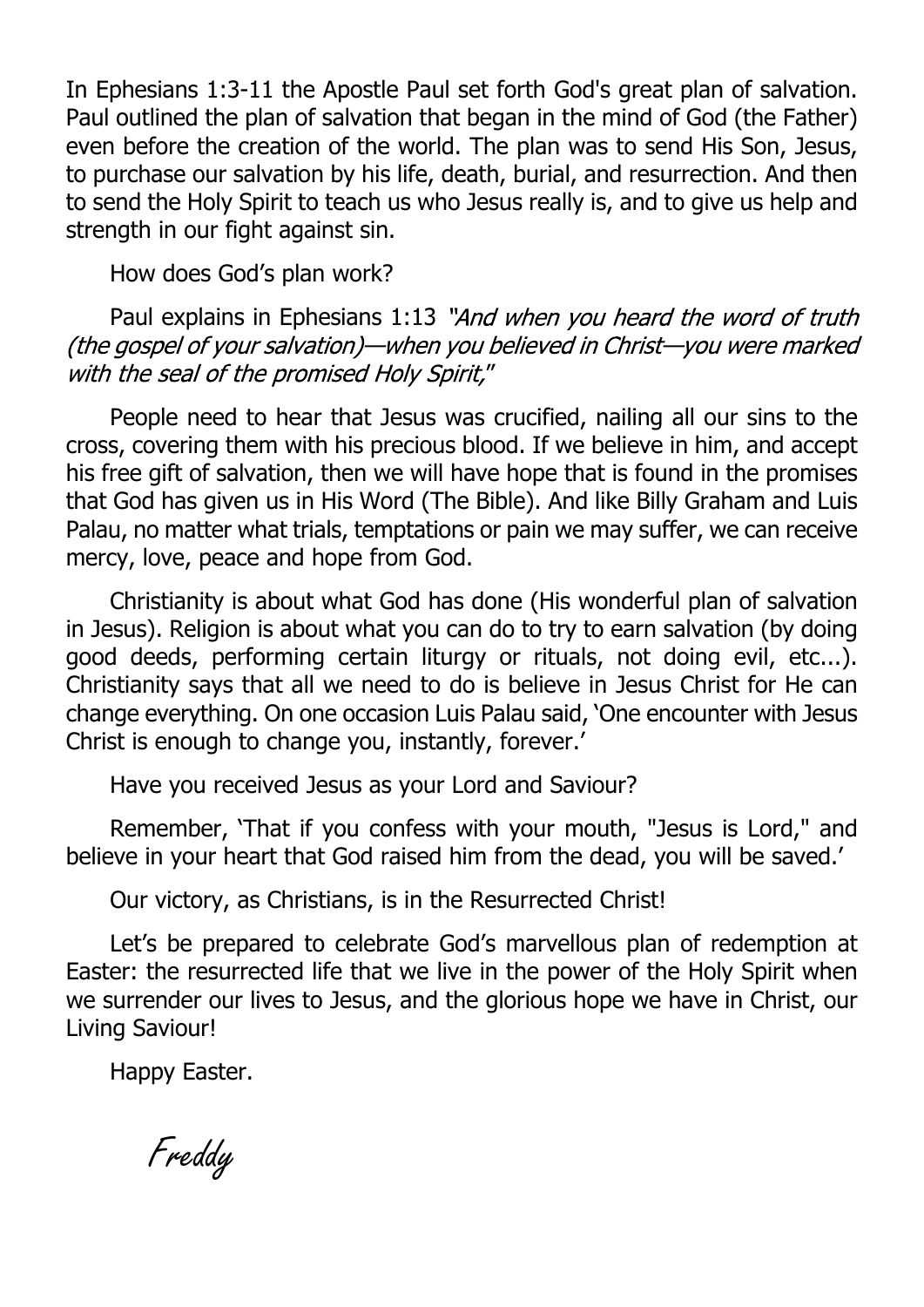# **Services This Month**

Our minister, Freddy Farias-Palacios, will be the speaker at all services except where otherwise noted below. The other speakers, Deb Stammers and Donald Poirot, are both church members.

#### **4th March**

| 10:30am                | Philippians 3:10-11<br>Lent Series $#3$ :<br>The challenge of knowing Christ and being like Him |                   |  |
|------------------------|-------------------------------------------------------------------------------------------------|-------------------|--|
| 6:00 <sub>pm</sub>     | <b>Communion Service</b><br><b>Our Lord's memorial</b>                                          | Luke 22:19        |  |
|                        | 11 <sup>th</sup> March (Mothering Sunday)                                                       |                   |  |
|                        | 10:30am The Ideal Woman                                                                         | Proverbs 31:10-31 |  |
| 6:00 <sub>pm</sub>     | Essentials to grow in the spiritual life $#2$ :<br>A life of prayer                             | Psalm 32          |  |
| 18 <sup>th</sup> March |                                                                                                 |                   |  |
| $10:30$ am             | Speaker: Deb Stammers<br>The hour has come                                                      | John 12:20–33     |  |
| 6:00 <sub>pm</sub>     | Essentials to grow in the spiritual life $#3$ :<br>A daily communion with God                   | Psalm 25:1-15     |  |
|                        | 25 <sup>th</sup> March (Palm Sunday)                                                            |                   |  |
|                        | 10:30am Family Communion Service<br>The Lord needs you                                          | Matthew 21:1-11   |  |
| 6:00 <sub>pm</sub>     | <b>Speaker Donald Poirot</b><br>Hope                                                            | Hebrews 6:13-20   |  |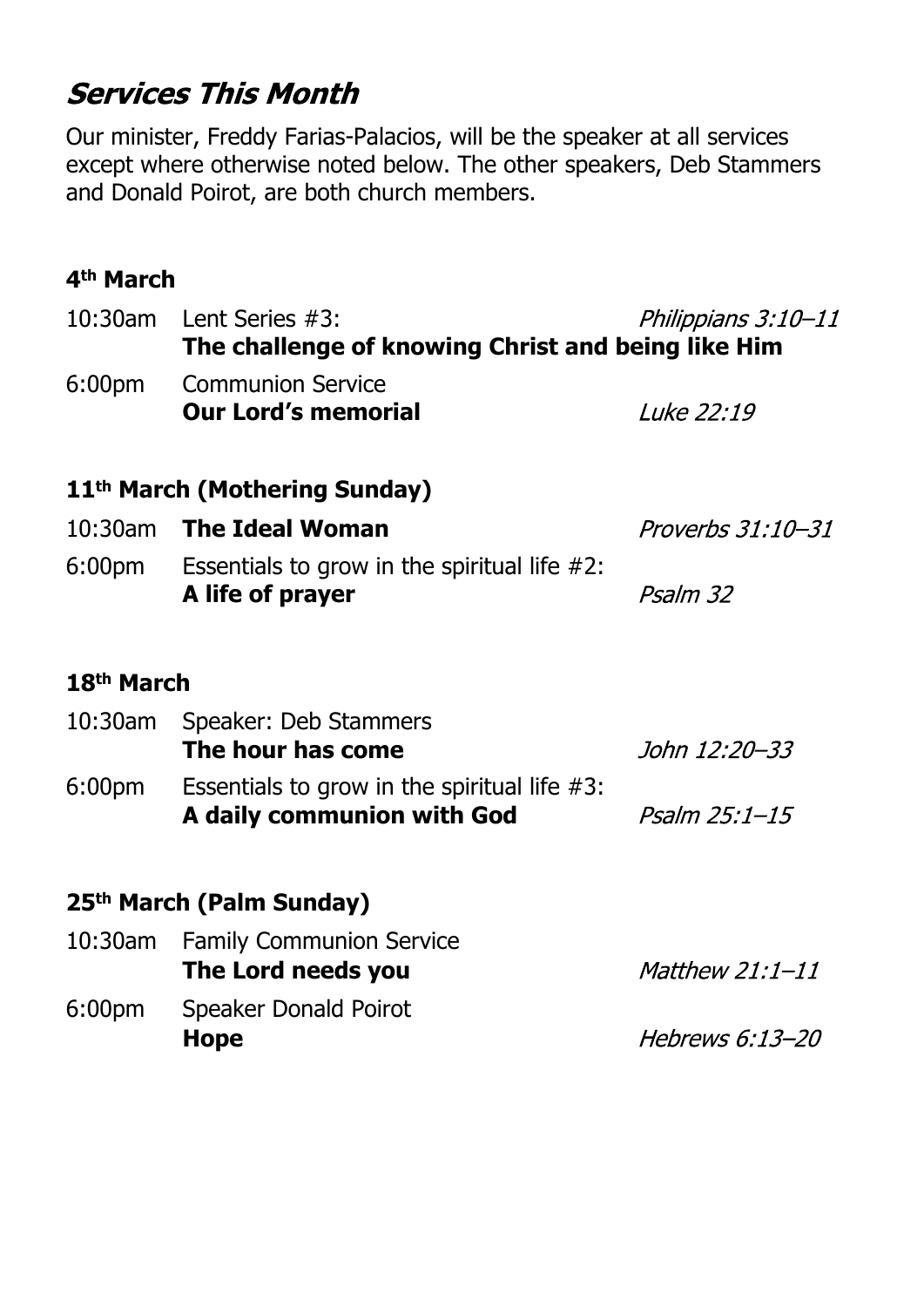## **Dates for Your Diary**

| <b>Saturdays</b>           | 8:30am             | Prayer meeting in the Twrgwyn Room.                                                                                                                                             |
|----------------------------|--------------------|---------------------------------------------------------------------------------------------------------------------------------------------------------------------------------|
| <b>Friday 2</b>            | 1:30pm             | Women's World Day of Prayer service at<br>Our Lady & St. James. All welcome -<br>including men!                                                                                 |
| <b>Saturday 3</b>          | $10$ am $-4:30$ pm | Walk Through The New Testament.                                                                                                                                                 |
| <b>Sunday 4</b>            | 7:30 <sub>pm</sub> | Modern Worship Celebration at Pontio<br>(NB booking for places has now closed; at<br>the time of going to press it had not been<br>confirmed whether this event will go ahead). |
| <b>Wednesday 7</b>         | $10:30$ am         | Men's prayer meeting followed by coffee.                                                                                                                                        |
| <b>Monday 19</b>           | 10:30am            | Church Walk at Dinas Dinlle.                                                                                                                                                    |
| <b>Wednesday 28 7:30pm</b> |                    | Monthly prayer meeting in the chapel.                                                                                                                                           |
| <b>Friday 30</b>           | 11am               | Cyûn Good Friday Walk of Witness,<br>starting at St. John's Methodist.                                                                                                          |

Please see the Noticeboard section of this newsletter for more about many of these events.

#### **News of People**

Our condolences and prayers are with Carol Morris, who lost her son last month, and with Magnus Forrester-Barker, who lost his father.

Please continue to hold both Eve Malone and Lesley Jackson in your prayers.

Tony Mason has now moved permanently to Plas Garnedd (Pentraeth). Please pray for both Tony and Joan.

#### **Children's Birthdays in March**

8 th: Molly Wheatcroft 12th: Nicola Wheatcroft 18<sup>th</sup>: Hannah Gao 26<sup>th</sup>: Michael Hughes

#### Deadline for next month's newsletter: Sunday 18th March.

Please send information to Magnus (office@penrallt.org; 01248 353355). All notices should be submitted in writing (preferably by email) as early as possible.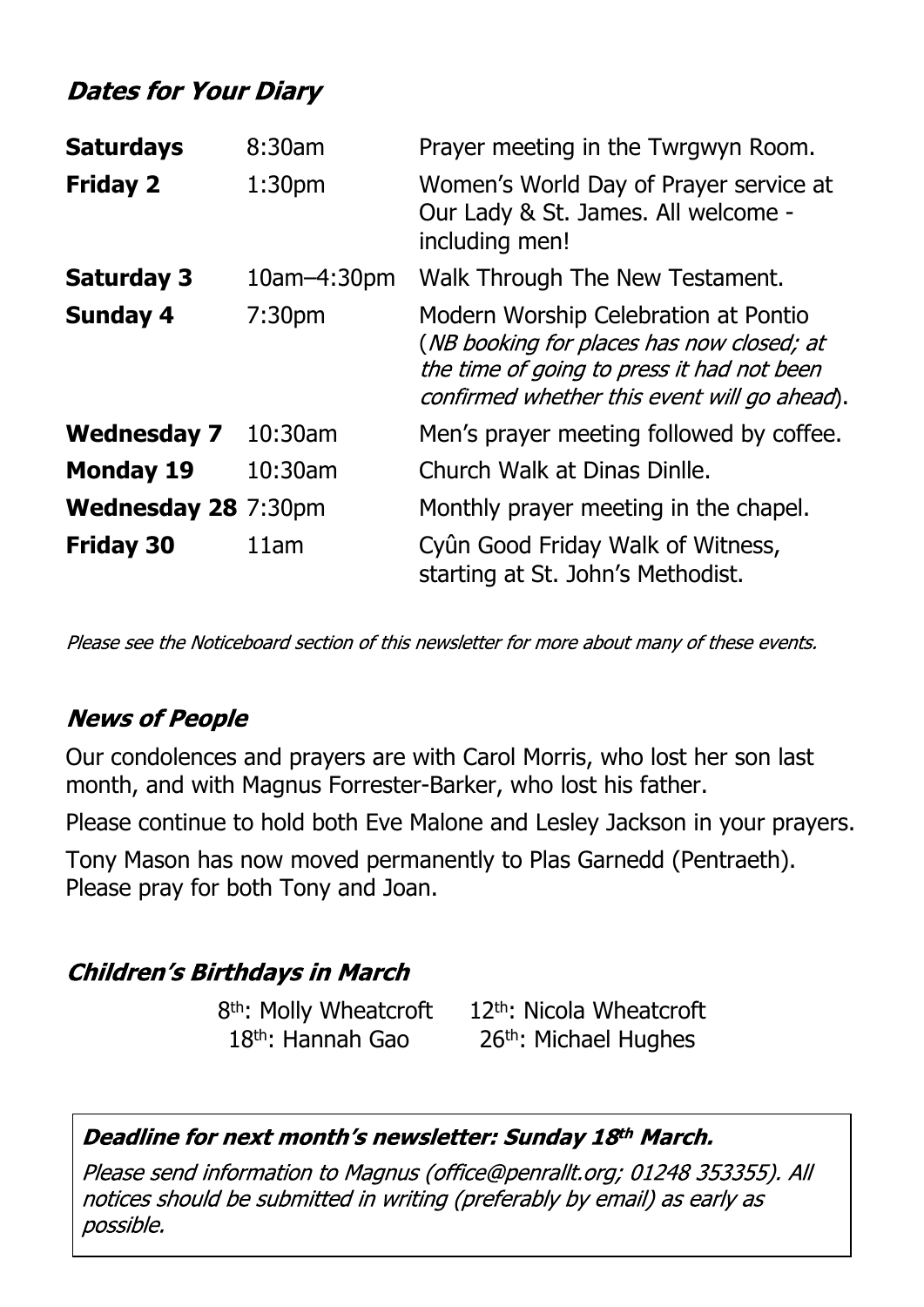# **Homegroups**

Many of our folk meet in small groups during the week for Bible study, prayer and fellowship. We encourage you to join one of these groups if you are able to.

NB homegroups generally do not meet on the week of the monthly prayer meeting and may not meet all other weeks - please check with the homegroup facilitator. All phone numbers below have the 01248 area code.

| <b>Day</b> | <b>Time</b>            | <b>Group Name</b>             | <b>Contacts</b>                                     |
|------------|------------------------|-------------------------------|-----------------------------------------------------|
| <b>Tue</b> | 7:30 <sub>pm</sub>     | <b>Nilgiri</b>                | Joan Beer (353874)                                  |
| <b>Tue</b> | 7:30 <sub>pm</sub>     | Tyddyn Isaf<br>(Menai Bridge) | <b>Magnus Forrester-Barker</b><br>(717570)          |
| <b>Wed</b> | 2:00 <sub>pm</sub>     | Carers                        | Carol Morris (208407)                               |
| <b>Wed</b> | 7:30 <sub>pm</sub>     | <b>Nomads</b>                 | Pat & Roger Borlace (713146)                        |
| <b>Thu</b> | 10:30am                |                               | Llanfairpwll (am)   Sue & Lawrence Moss<br>(713793) |
| <b>Thu</b> | 7:30 <sub>pm</sub>     |                               | Llanfairpwll (pm)   Sue & Lawrence Moss<br>(713793) |
| <b>Thu</b> | 7:30 <sub>pm</sub>     | <b>Ogwen Valley</b>           | Brian & Kate Wheatcroft<br>(602516)                 |
| <b>Fri</b> | $10:30$ am-<br>12:30pm | The Lydias                    | Freda Birchall (371316)<br>Lesley Jackson (680330)  |

### Noticeboard:

#### *◊* **Church Lunch**

Sunday 4th March

We will, as usual, have a church lunch on the first Sunday of the month. Please bring enough buffet-style food for yourself and a few others.

#### *◊* **Church Walk**

Monday 19th March 10:30am

We will meet at the first beach car park at Dinas Dinlle, near the toilets. We then walk over the dunes or along the beach, depending on the tide, to the entrance to the Straits and Fort Belan. We return by road and path to the Caernarfon Airport for refreshments at the airport café. Flat walk of approx. 4 ½ - 5 miles. Don't forget your packed lunch. Any questions, contact Geoff and Marilyn (01286 870944).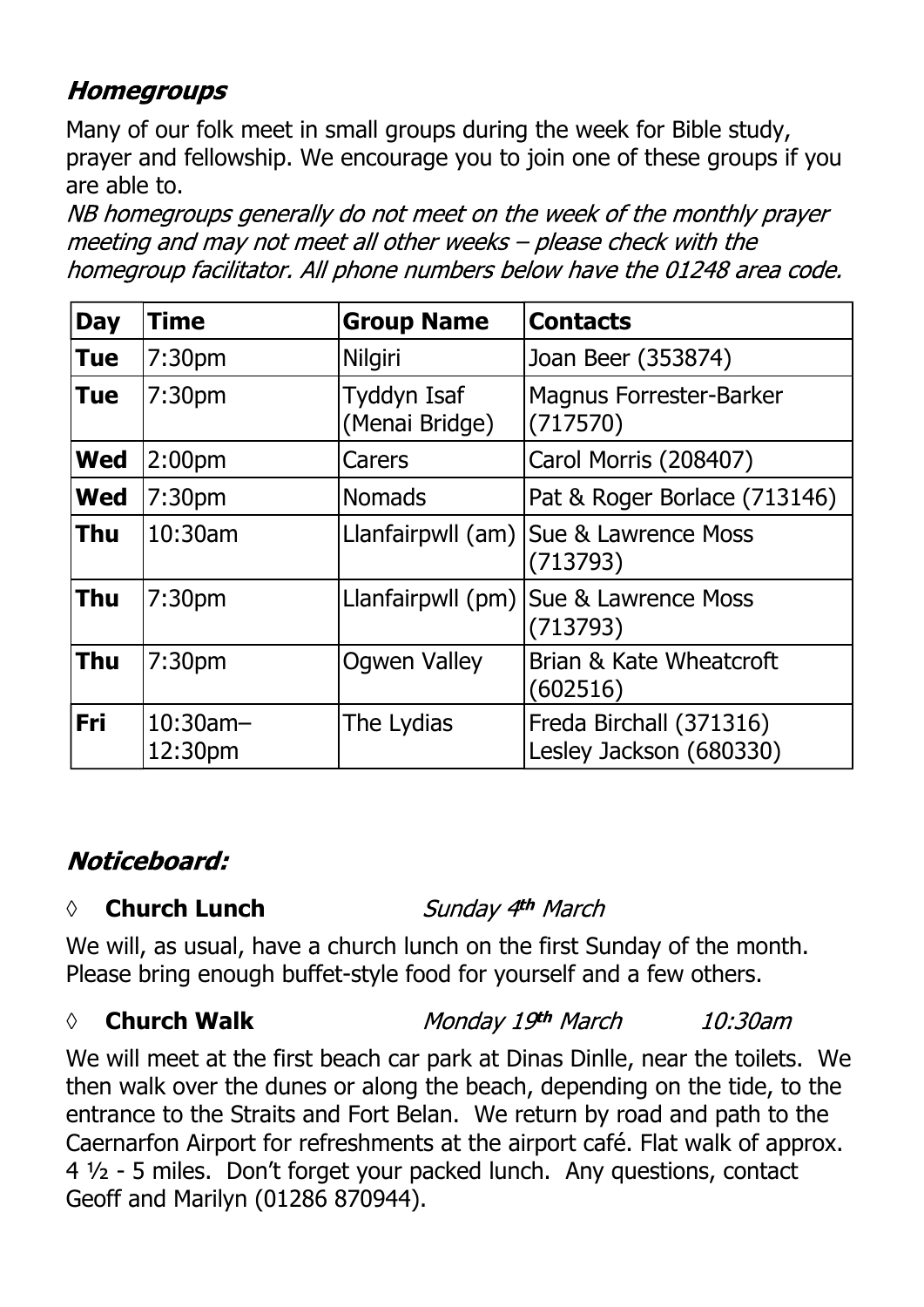#### *◊* **Faith Café**

Sundays

4:30–5:45pm

Faith Café, aimed principally at students, runs before the evening service during university term-time. It is a place to meet around free hot drinks, soup, bread and a variety of cheeses, to chat, play games and talk faith  $-$  a chilled out space that's perfect to bring your flatmates to. For more information about this and other student activities, please speak to Matt Dawson, our student co-ordinator (students@penrallt.org).

# **◊ Family Camps**

Deb and Jon Stammers and family are planning on attending one of the Urban Saints / Diocese of Bangor family camps this summer, and would be thrilled if other families from church would like to join them! The camp is at Llanddwywe, near Harlech (near the beach), from 13<sup>th</sup>-17<sup>th</sup> August. Food is provided and you can either take your own tent or they will provide one for you. There is daily all-age Christian input and a full programme of activities which you are free to join in or do your own thing as you wish. Full details can be found online at https://www.urbansaints.org/events/576. Speak to Deb if you are interested - we may be able to arrange transport if needed.

# **◊ News sheets:**

We have now ceased production of the printed weekly news sheets. News updates will be displayed in the rolling news powerpoints shown at various points during our services. Copies of these and of the monthly newsletters will be available to download from the website (www.penrallt.org/news). A sheet of basic information for newcomers about our church and its services etc. is available in the porch (and will soon also be on the website).

#### Wednesday 28th March *◊* **Monthly Prayer Meeting** 7:30pm

Our monthly mid-week prayer meetings are for the whole congregation and all are warmly encouraged to attend. The meetings usually take place in the chapel, and last about an hour. The following one will be on Thursday 26th April. We also have a weekly prayer meeting on Saturday mornings at 8:30am, which usually lasts slightly less than one hour.

# **◊ Pastoral Help**

If you have issues of concern about your own or someone else's welfare, please contact a member of the Pastoral Care team: Adrienne Ferrada; Gwen Hicks (353648); Geoff Moore (410582); Lawrence Moss (713793); Judy Stammers (364394); Helen Thomas (600174); Roshni Verghese (07967 320048).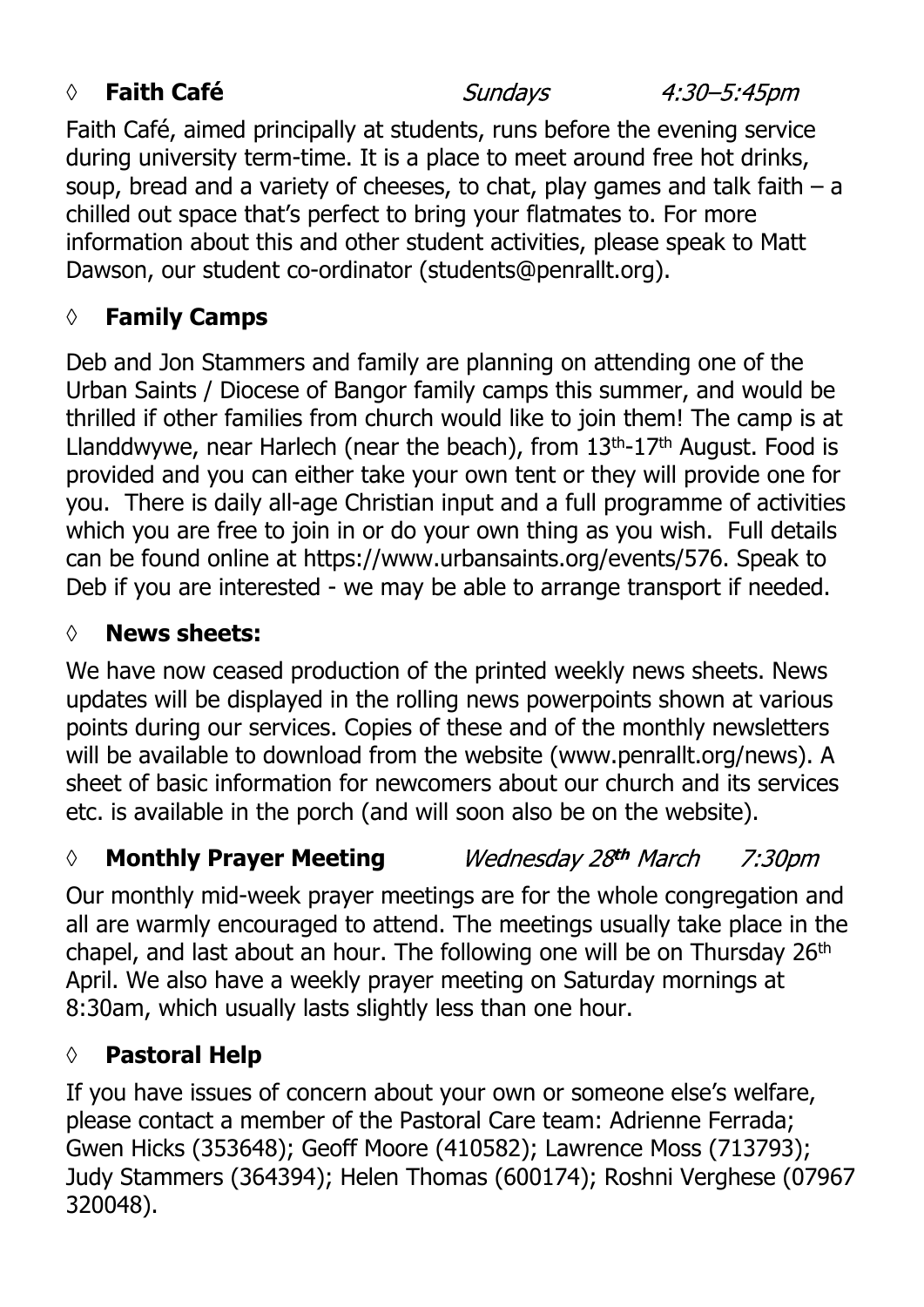# **◊ Pray for Penrallt Every Day**

We believe in prayer and encourage people to pray. You can send prayer request to our electronic diary via office@penrallt.org (there are also prayer cards in the church porch that you can fill in). Better still, you can receive the prayer diary straight to your inbox every Monday (or occasionally on Tuesdays) by emailing the office now and requesting to be put on the list. For more immediate and interactive sharing of prayers, search on Facebook for Penrallt Prayer Point and send a request to join our group.

#### **◊ Rough Sleepers**

The church's policy is not to give money directly to the rough sleepers in Upper Bangor. You will find brown envelopes in the porch for a gift that will buy meal vouchers which are distributed to the homeless by the Cathedral; this certainly would be a more meaningful form of help.

#### **◊ Sunday Afternoon Services**

We usually visit residential homes in the area once a month on a Sunday afternoon, alternating between Haulfre (in Llangoed, near Beaumaris, starting at 2:15pm) and Plas Garnedd (in Llanberis, starting at 2:45pm), usually on the first Sunday. This month we will be going to **Plas Garnedd** on 11th March (a week later than usual).

#### *◊* **Walk through the Bible: New Testament** Saturday 3rd March

A journey from Matthew to Revelation, following on from the Old Testament session in January (though you don't need to have attended that one to benefit from this one). It will be led by Paul Keeys and will run from 10am to 4:30pm. Tickets are available from the Walk Through the Bible website (www.bible.org.uk) or at the door for  $£14$ , but you can get them for just  $£10$ by booking (and paying) in advance through Penrallt; the ticket price includes a workbook. Please speak to Neil if you would like to book a place. Children aged 11–16 can attend for free if accompanied by an adult (but will not receive a workbook unless buying a ticket). The event is not suitable for younger children. Refreshments will be provided but bring your own lunch.

#### **◊ TWAM**

TWAM (Tools With A Mission) is a Christian charity sending tools across the world. They take all sorts of tools, refurbish them and sort them into trade kits: builders, carpenters, electricians, gardeners, ground workers, plumbers, motor mechanics. etc. There is a more comprehensive list on the notice board in the church foyer. See Pete Basterfield for more specific information.